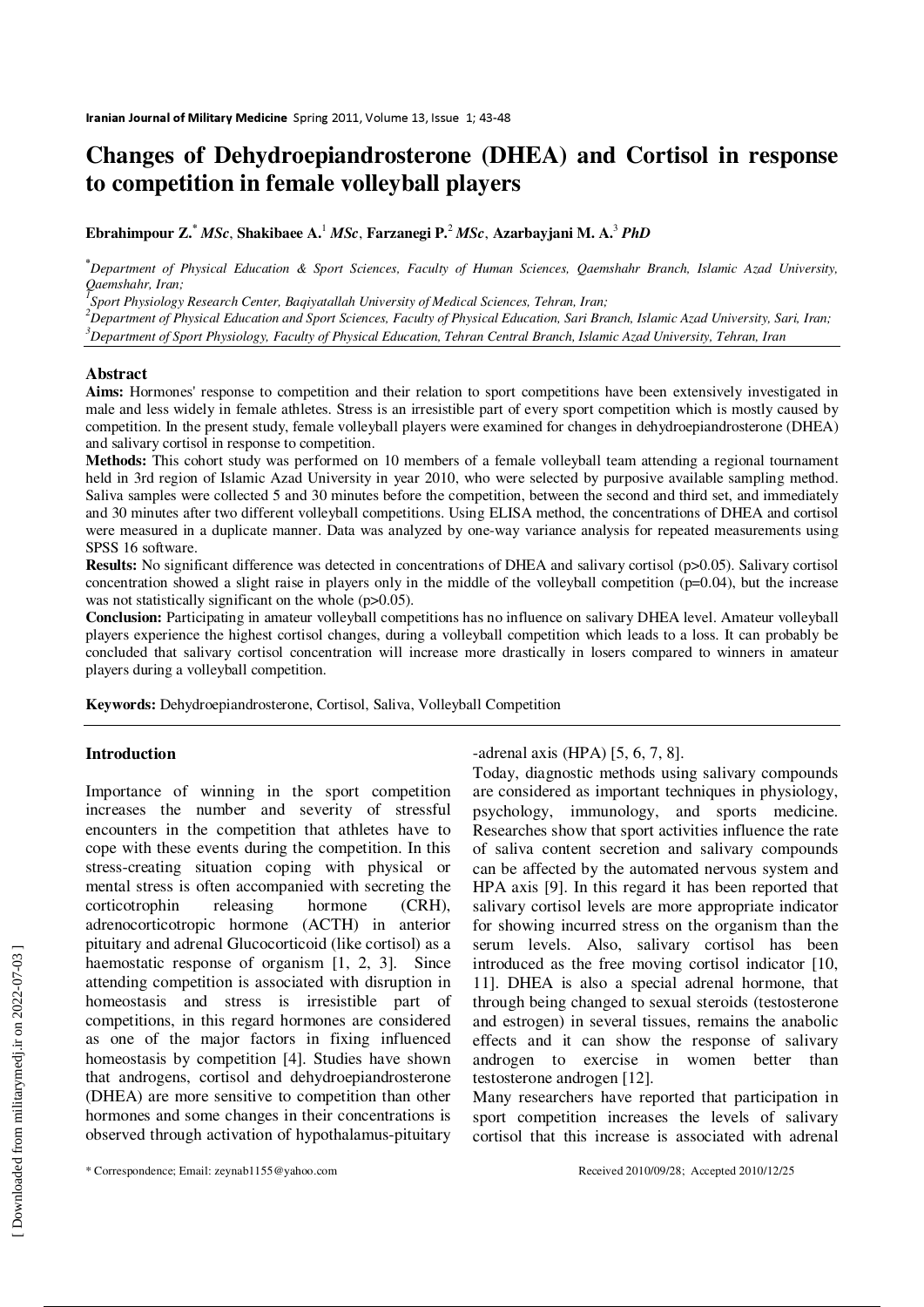cortical section response to exercise and increase in ACTH [13], blood glucose during exercise [14], psychological arousal associated with competition [12] and the type of stress involved in competition [11]. Besides cognitive mental stress of the competition, winning the competition is also effective in the hormone concentration. Also half hormone of the winners and losers is different with each other [3, 10]. Hormonal responses in winners and losers after the competition have contradictory results. Results of Aizawa et al. study in football competition [15] and Salvador et al. study in judo competition [16] showed that salivary cortisol levels are higher in winners than losers. Filaire et al. reported higher increase in Testosterone in losers compared with winners [7]. While Salvador et al. and Edwards et al stated that levels of salivary cortisol and salivary DHEA at the end of competition are similar in winning or losing results [5, 17]. On the other hand, Moreira et al. reported the continuous increase of cortisol in professional soccer players [18]. Prapavessis et al. also expressed that the result of athletes' characteristics and mood state is better in successful athletes comparing with unsuccessful athletes [19]. It seems that any type of physical or mental stress causes the increase in cortisol secretion and ultimately changes the behavior [20]. With Searching in the prospect of these studies it seems that the cortisol and DHEA hormone responses to competition is still ambiguous because many factors are effective in hormone responses in winners and losers such as risk factors, the sensitivity of the competition, winning and losing feeling prior to the competition, player`s perception about the difficulty of the tournament , acquiring social status, belief in luck and the referee role in creating competition results, level of player`s effort throughout the competition, gender and elite in player [21] that requires more studies in this issue. Based on scientific evidence, the balance between catabolic hormones (such as cortisol) and anabolic hormones (such as testosterone and DHEA) play an important application in implementing and recycling periods. When the organism is in the acute practice situation, the balance between these hormones is disrupted and this is as the same as what happening in sectional stress. If return to the sufficient initial state is not reached such as in acute practice, while the organism continues to increase the release of cortisol in ascending trend, it also reduces the amount of DHEA [7, 12]. In sport event in which the interval between competitions is short and there is no enough time for making players ready for next competition, this issue can be effective on players' performance.

Understanding these physiological issues, have practical implications for players, coaches and athletic programs planners to become ready for next competition through stress reducing actions.

On the other hand investigation of conducted study in this domain indicate that the majority of studies on subjects has been done on elite competitor subjects and the effect of competition on hormonal responses in amateur female athletes in team fields such as volleyball has not been clearly specified.

This study has been designed in order to answer the question of what changes are happening in DHEA and salivary cortisol hormones during a volleyball competition in amateur female volleyball players and whether there is difference in hormone patterns following winning or losing at the end of the competition. The purpose of this study is investigation of the changes in DHEA and salivary cortisol concentration during the competition in female volleyball players.

# **Methods**

This cohort study was conducted in 2010. Among 140 female volleyball competitors in the 3rd regional Islamic Azad University completions, 10 members of a team were selected through purposive available sampling. The conditions in selecting subjects included items such as full physical health, no history of mental diseases and hormonal disorders, no use of hormonal drugs, and having a normal menstrual 28 cycle days.

First, the demographic specifications of subjects including age, height, weight, BMI, subcutaneous fat percentage and history of membership in team were determined. Measuring of weight was done by digital scale weight measures (BEURER, Model ps06m42; Germany), and subcutaneous fat thickness was measured using a caliper (Lafayette, model 1127; making U.S.) through two-point method in two areas of triceps and leg. All measures were conducted in three turns from right part of body and within 20 seconds interval between turns and the average of three times was recorded. Subcutaneous fat was calculated  $0.735$  using formula  $+1$  (total fat, two points).

Subjects participated in university volleyball competitions. Samples of salivary were collected in all competitions, but two semi-final competitions that result of one competition was winning and the result of other was losing, were chosen for measuring the variables. The reason for choosing the two semi-final competitions was the same situation of two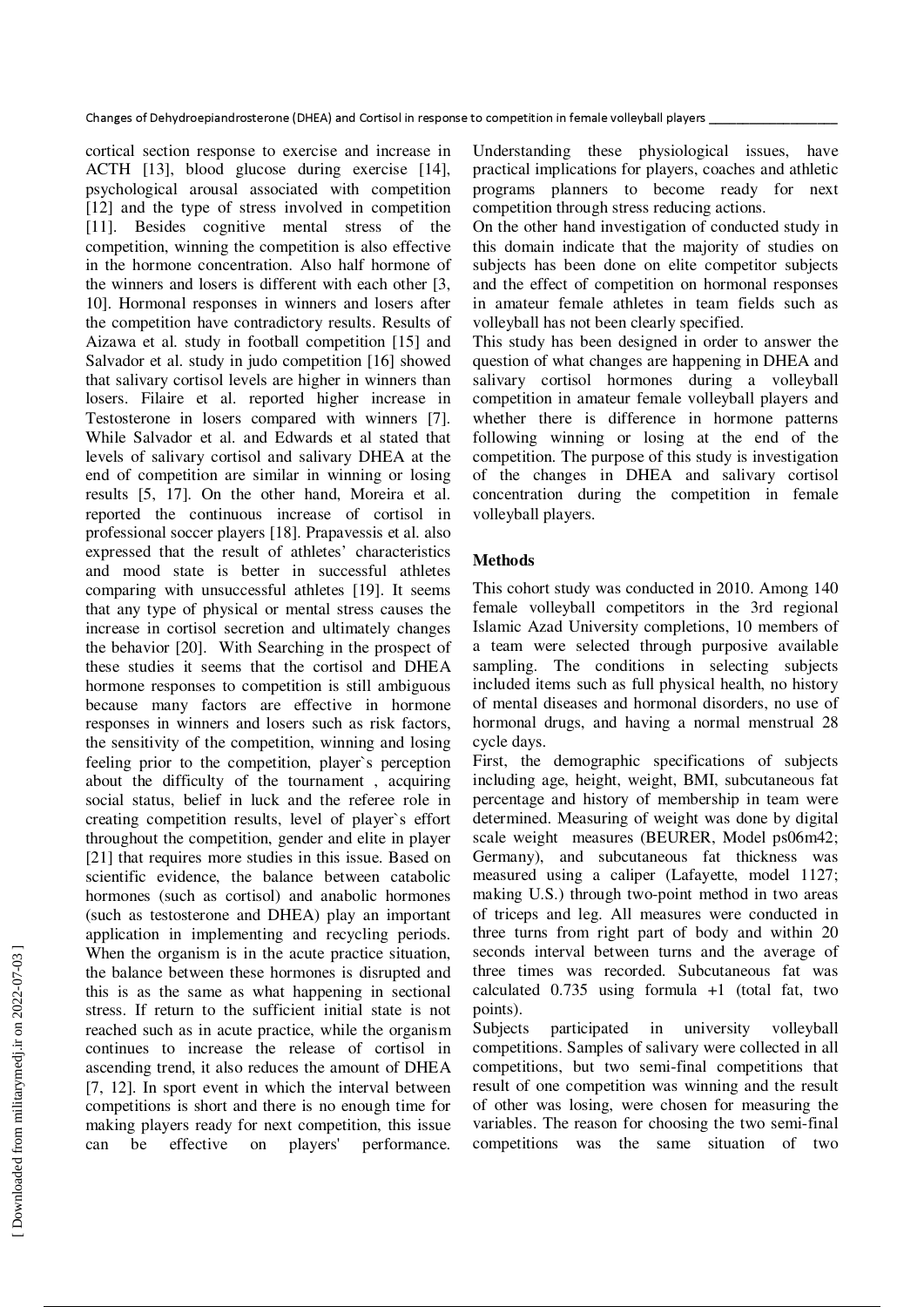competitions, the same difficulty level and the same sensitivity of two competitions. Both competitions began at 4 pm. Subjects ate the similar food in camping the night before the competition. Also the condition of their sleep and rest was also identical. Also the food in competition day was similar. 3ml of non-stimulated saliva was collected through active discharge method to 5 and 30minutes before the competition between second and third sets and 5 and 30 minutes after racing from all ten subjects for investigation the effect of competition on the Cortisol and DHEA concentration. Subjects were asked to avoid eating food or chewing gum at least 2 hours before sample collection and warm themselves 20 minutes before the competition. At the time of sampling, subjects at first washed their mouth and after drinking 200ml water, were placed in sitting position for few minutes and then threw their saliva in to collecting tubes. Collected samples immediately placed in ice chamber beside the competition field and immediately were transferred to laboratory and froze in -20° C (sample transfer lasted for 10 minutes)

in the day of laboratory analysis, all samples were first placed in room temperature to be out of the freeze mode. Then samples were centrifuged with round 3000rpm and the mucosa in them was sediment. DHEA and cortisol concentration of liquid in the upper part of tube was determined by commercial kit (DEMEDITEC; Germany) according to manufacturer instructions and using the ELISA (Model Stat Fax 2100, Company Awareness; making the United States). Expected normal values in DHEA in women aged 21 to 30 was in the range of 83 to 469pg/ml, but its dynamic range was 0 to 144pg/ml. The mean level was 206pg/ml, analysis sensitivity of kit was 2.186pg/ml, its functional sensitivity was 5.6pg/ml and the coefficient of variation was 12.5%. Cortisol normal range was 50 to 230ng/ml at 8 to 10 am and 30 to 150ng/ml at 4 pm, but its dynamic range was 0 to 800ng/ml. Its Sensitivity was 0.012ng/ml and coefficient of variation was 6.5%. To prevent the effects of environmental factors, all samples were tested in equal environmental situation (in terms of time, place and examiner)

Descriptive statistical methods were used for calculation of mean, variance and percentage of changes. For investigating the normality of data Kolmogorov-Smirnov test and for evaluating the changes in hormone concentration in each competition one-way variance analysis in repeated measurements were used. If significant difference was observed in determining the location of difference, a sort of paired T-test (dependent T) was used according to Boone-

Ferroni amendment. In addition, to examine the relationship between salivary cortisol and DHEA Pearson correlation was used. All statistical analyses were done by SPSS 16 software. Significant level was considered as p<0.05 in all cases.

## **Results**

The mean of subjects' demographic data including age, height, weight, BMI, subcutaneous fat percentage and the record of team membership have been shown in table 1.

| <b>Table 1-</b> Subjects demographic specifications mean |                              |  |  |  |
|----------------------------------------------------------|------------------------------|--|--|--|
| <b>Subjects specifications</b>                           | Mean ± Standard<br>deviation |  |  |  |
| Age (years)                                              | $21.44 \pm 1.13$             |  |  |  |
| $Height$ (cm)                                            | $163.22 \pm 3.53$            |  |  |  |
| Weight (kg)                                              | $58.73 \pm 5.61$             |  |  |  |
| <b>BMI</b> (kg $/m2$ )                                   | $22.67 \pm 3.76$             |  |  |  |
| Percentage of subcutaneous fat                           | $20.15 \pm 2.42$             |  |  |  |
| <b>History of team membership</b><br>(years)             | $6\pm3.73$                   |  |  |  |

Table 2 shows the levels of salivary cortisol and DHEA in five stages. The amount of salivary cortisol in competitions lead to winning had constant process from half an hour before the competition to half an hour after the competition. Only half an hour after racing the cortisol values were slightly higher than resting values that was not statistically significant.

Salivary cortisol levels in competition leads to loss had increasing trend from half an hour before the competition to the middle of the game.

Cortisol concentrations in middle of competition (between the second and third sets) increased significantly in comparison with 5 and half an hour before the competition. Values increased significantly half an hour and five minutes before the competition while its concentration was reduced 5 and 30 minutes after the game.

The amount of Salivary DHEA levels increases from half an hour before the competition led to winning to the middle of it and then it has slight decrease followed by increase, therefore the amount of DHEA half an hour after the competition was higher than the amount of it before the competition. Although there was difference in the amount of DHEA between half an hour before the competition and middle of the competition, this difference was not statistically significant.

Salivary DHEA levels in competitions which led to loss increased from half an hour before the competition to five minutes after the competition and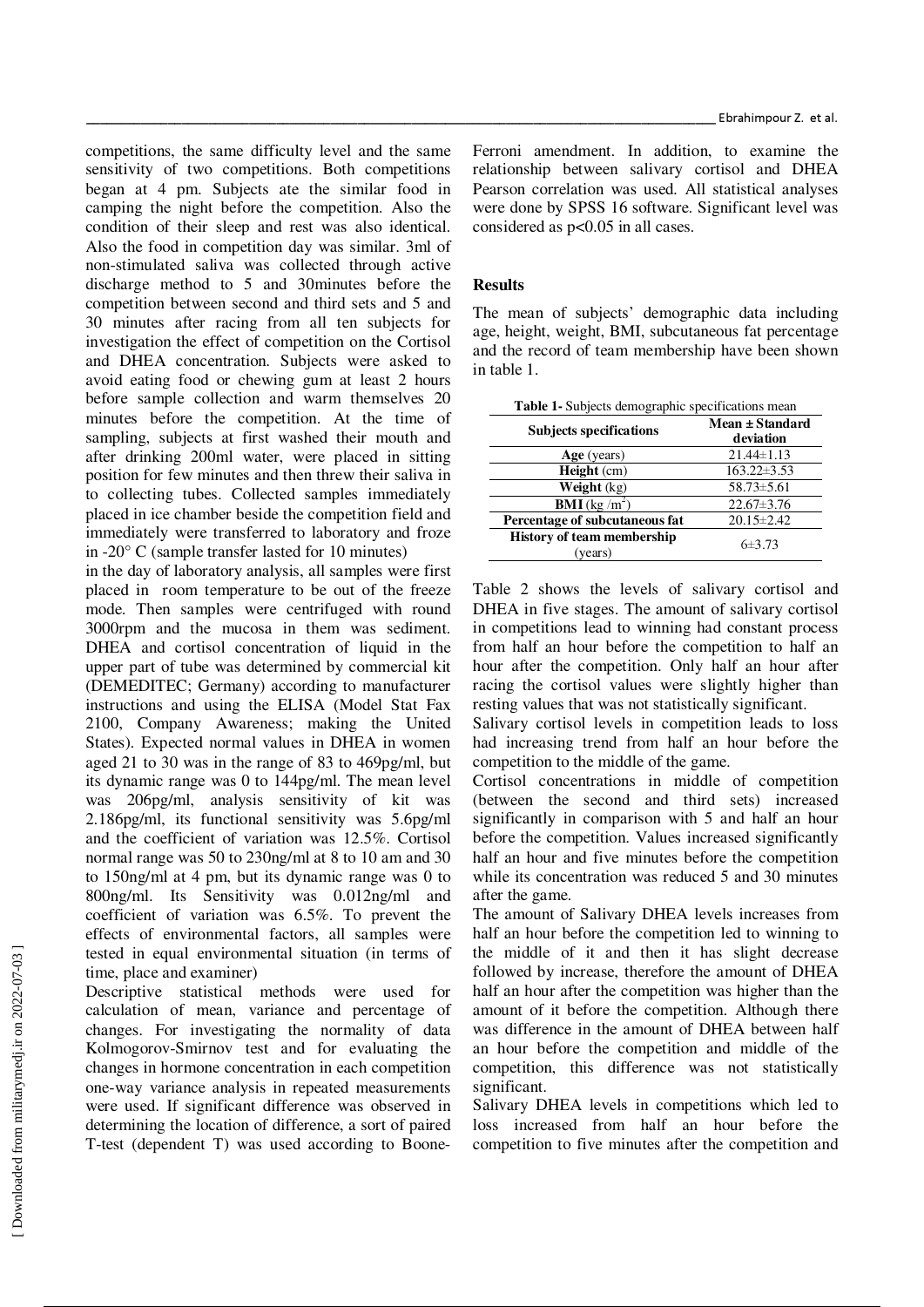Changes of Dehydroepiandrosterone (DHEA) and Cortisol in response to competition in female volleyball players

then it slightly decreased that its amount was higher after the competition than its amount before the

competition, but this difference was not statistically significant.

| <b>Table 2-</b> Ecvels of salivaly corrisol and DTIEA in five incasuring stages |      |                                       |                                              |                                                  |                                         |                                      |  |
|---------------------------------------------------------------------------------|------|---------------------------------------|----------------------------------------------|--------------------------------------------------|-----------------------------------------|--------------------------------------|--|
| Sampling stages $\rightarrow$<br>Index                                          |      | Half an hour<br>before<br>competition | 5 minutes<br><b>before</b><br>competition    | Between second 5 minutes after<br>and third sets | competition                             | Half an hour<br>after<br>competition |  |
| Cortisol (ng/ml)                                                                | Win  | $3.1 \pm 2.28$                        | $3.04\pm2.11$                                | $2.86 \pm 1.91$                                  | $2.88 \pm 2.03$                         | $3.89 \pm 2.00$                      |  |
|                                                                                 | Lose | $3.23 \pm 2.20$                       | $5.00 \pm 2.50$                              | $7.52 \pm 2.61$                                  | $4.16 \pm 1.92$                         | $3.62 \pm 2.43$                      |  |
| <b>DHEA</b> $(pg/ml)$                                                           |      |                                       | Win $507.40 \pm 335.96$ 622.54 $\pm 401.52$  | 753.99±467.94                                    | $637.57 \pm 333.75$ $720.18 \pm 533.44$ |                                      |  |
|                                                                                 |      |                                       | Lose $597.04 \pm 340.04$ $661.35 \pm 372.64$ | 823.22±423.06                                    | $856.70 \pm 363.10$                     | 671.27±411.20                        |  |
|                                                                                 |      |                                       |                                              |                                                  |                                         |                                      |  |

**Table 2-** Levels of salivary cortisol and DHEA in five measuring stages

## **Discussion**

The results of this study showed that participation in volleyball competition had no significant effect on salivary cortisol and DHEA concentration. The amount of Salivary DHEA levels in the competition led to win had increasing trend half an hour before the competition to middle of the competition and as games followed, it decreased slightly and then it increased so the amount of it was higher after the competition than the amount of it before the contest. The amount of Salivary DHEA levels in the competition led to loss had increasing trend half an hour before the competition to five minutes after the competition and then it had a slight reduction that these differences were not statistically significant. Hasegawa et al. [3] in chess players, Kivilghan et al. in rowing players [22], Edwards et al. and Haneshi et al. in football players [2, 5] and Farzanegi et al. [23] reported the increase of steroid hormones during the competition, while Wang et al. observed the reduction in the DHEA concentrations after the golf competition in women who had practiced [24]. Perhaps the levels of athletes` physical fitness, the type of activity or the time of being in competition are the reasons for the contrast between their findings and the result of this study. But the filler et al. [25] in their study on female basketball and handball players and Moreira et al. [18] in their study on female soccer players have not reported the significant difference in salivary cortisol and DHEA levels following participation in the competition. Background available literature associates the reasons of changes in DHEA and Salivary cortisol level during the competition and practice to their secretive mechanisms of them [2, 3, 15, 16]. Maybe this issue is due to extensive variety of competition with respect to their intensity and length. Also, the subsequent lack of ACTH secretion, which regulates cortisol secretion, the amount of cortisol is reduced [3, 23], but the secretion of adrenal androgens that slightly is controlled by ACTH is not affected so much

# [15, 17].

Another finding of this study, showed the increase in amount of cortisol in both winnings and losing competition and that this difference was not totally significantly significant, but within the competition (between the second and third sets) there was significant increase compared with before the competition. May be the lack of significant increase can be described through situational factors and personal aspects in some athletes. In Competition, stress is existed inherently [26]. Theoretically, stress as an additional stimulus may be created through interaction with other players, the situation and the importance of the competition [27]. Filler et al. stated that the real competition causes more hormonal responses in female handball and volleyball players compared with training exercises (in vitro) [27]. This finding is consistent with the results of present study and Haneishi et al. [2] study in which they observed the similar effect of competition in United States female soccer players compared with a regular practice session. Ellomi et al. reported the increase in cortisol concentrations after the rugby competition, but by changing the situation of the competition, they did not observe the increase in cortisol concentrations after similar severe activity in vitro situation. It seems that obtained results in vitro situation (Even if the intensity of the activity is too exhaustive) cannot be compared with competition situation [28].

Regarding the studies which showed the increase in amount of salivary cortisol following high or noncompetitive games, it may be possible that psychological components and not physiological components have caused this increase. For example, physiological need to play golf is in the range of 35 to 41% of the maximum oxygen consumption. Therefore any increase in cortisol levels during playing golf is due to psychological competitive stress [29, 30]. Also Carli et al. observed the increase in cortisol concentrations in 26 semi-professional United States football players during a soccer competition compared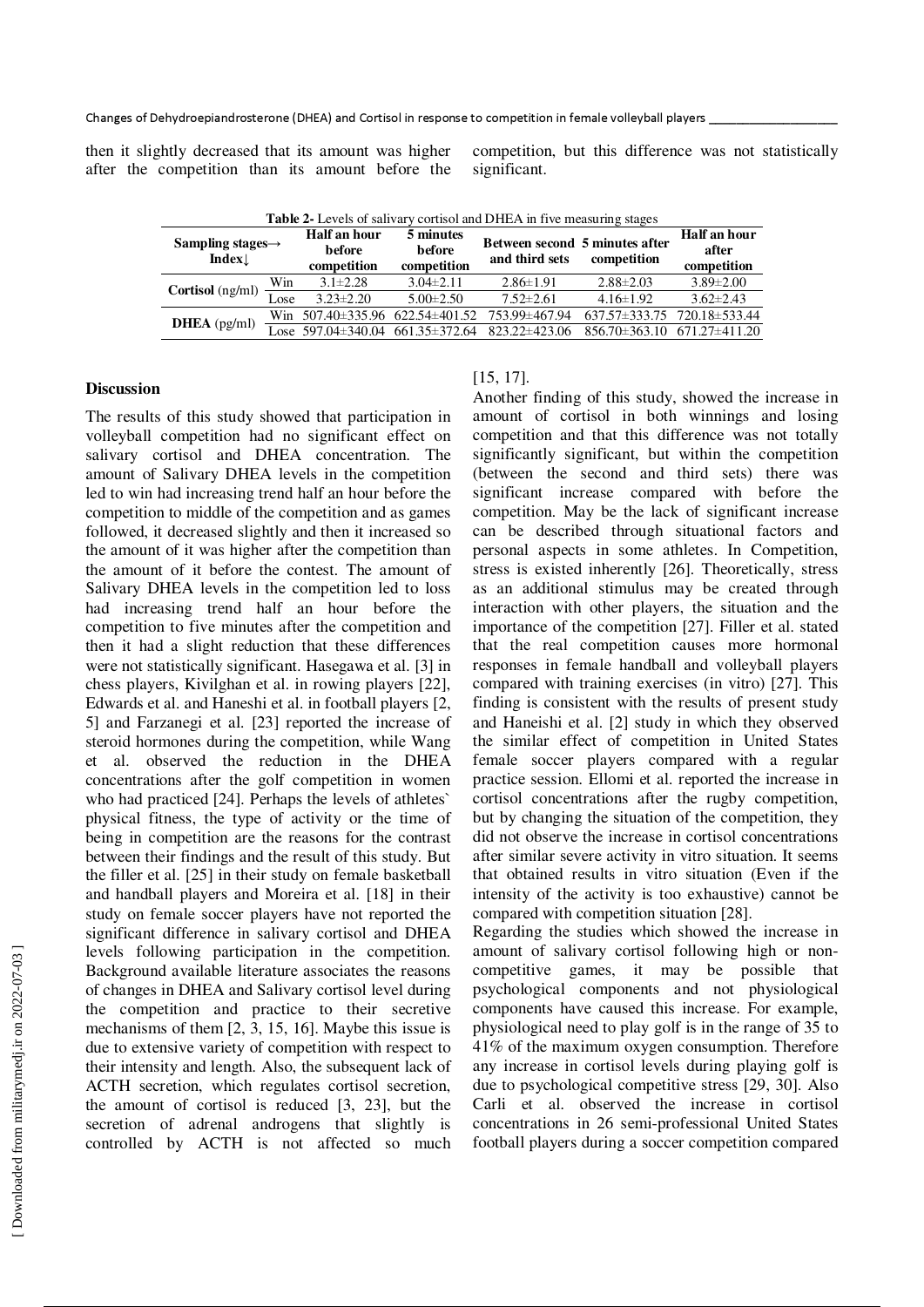with a team belonging to a lower league class team (amateur) [31]. In the present study also volleyball players were amateur and had lower physical fitness. Therefore, the cortisol concentration totally did not have significant increase.

Another possible disturbing factor in significant increase may be the high within and between individual differences in response to salivary cortisol. This large difference has been reported by Viru et al. In this study, at least four different reaction patterns of plasma hormone responses were observed in wellpracticed good athletes during the exercise [32]. Rietjens et al. believe that changes in cortisol levels in the well-practiced subjects after a period of severe exercise are widely variable [33]. This finding is in accordance with the findings of the study of Moreira et al. on the professional basketball players. These researchers reported the large variability in mucosal immune parameters in basketball players during 17 days practice [34]. Research has also shown a few weeks of heavy training is accompanied with the high response of stress hormones (ACTH, cortisol and catecholamines), in the way that it forces the special hormone receptors in target issue to react less to the effects of these hormones. It seems that the competition level has not been so high that affects endocrine parameters significantly in the players. Therefore, it is suggested that in future studies the effect of a sensitive competition in professional competitions on the stress related hormones be examined.

#### **Conclusion**

Participation in amateur volleyball competition has no effect on DHEA salivary levels. Amateur volleyball players at the same time, experience the most changes in saliva cortisol concentration during a competition resulting in loss. It can be probably said that the amateur athletes' saliva cortisol concentrations during the volleyball competition increases more in losers compared to winners.

**Acknowledgement:** This paper is extracted from a research project which has been approved and administrated by the financial support of research deputy of Islamic Azad University of Qaemshahr.

#### **References**

1- Filaire E, Alix D, Rouveix M, Le Scanff C. Motivation, stress, anxiety and cortisol responses in elite paragliders. Percept Mot Skills. 2007;104(3):1271-81.

2- Haneishi K, Fry AC, Moore CA, Schilling BK, Li Y, Fry MD. Cortisol and stress responses during a game and practice in female collegiate soccer players. J Strength Cond Res. 2007;21(2):583-8.

3- Hasegawa M, Toda M, Morimoto K. Changes in salivary physiological stress markers associated with winning and losing. Biomed Res. 2008;29(1):43-6.

4- Serrano MA, Salvador A, Gonza Lez-Bono E, Sancho C, Suay F. Hormonal responses to competition. Psicothema. 2000;12(3):440-4.

5- Edwards DA, Wetzel K, Wyner DR. Intercollegiate soccer: Saliva cortisol and testosterone are elevated during competition and testosterone is related to status and social connectedness with team mates. Physiol Behav. 2006;87(1):135-43.

6- Edwards DA. Competition and testosterone. Horm Behav. 2006;50:681-3.

7- Filaire E, Sagnol M, Ferrand C, Maso F, Lac G. Psychophysiological stress in judo athletes during competition. J Sports Med Phys Fitness. 2001;41(2):263-8.

8- Kudielka BM, Schommer NC, Hellhammer DH, Kirschbaum C. Acute HPA axis responses, heart rate and mood changes to psychosocial stress (TSST) in humans at different times of day. Psychoneuroendocrinology. 2004;29(8):983-92.

9- Bruins GJ, Vissink A, Veerman EC, Nieuw Amerongen A. Influence of sports on saliva. Ned Tijdschr Tandheelkd. 2008;115(9):467-73.

10- Gonzalez-Bono E, Salvador A, Serrano MA, Ricarte J. Testosterone, cortisol and mood in a sports team competition. Horm Behav. 1999;35(1):55-62.

11- Mehta PH, Josephs RA. Testosterone change after losing predicts the decision to compete again. Horm Behav. 2006;50(5):681-3.

12- Filaire E, Lac G. Dehidroepiandrostrone (DHEA-S) rather than testosterone shows saliva androgen responses to exercise in elite female handball player. J Sports Med. 2000;21(1):17-20.

13- Cumming DC. Hormones and athletic performance. In: Felig P, Forhman LA, editors. Endocrinology and metabolism. New York: McGraw-Hill; 2001.

14- Munck A, Naray-Fejes-Toth A. Glucocorticoid action physiology. Endocrinology. 2000;2(4):1632-46.

15- Aizawa K, Nakahori C, Akimoto T, Kimura F, Hayashi K, Kono I, et al. Changes of pituitary, adrenal and gonadal hormones during competition among female soccer players. J Sports Med Phys Fitness. 2006;46(2):322-7.

16- Salvador A, Suay F, Gonzalez-Bono E, Serrano MA. Anticipatory cortisol, testosterone and psychological responses to judo competition in young men. Psychoneuroendocrinology. 2003;28(3):364-75.

17- Salvador A. Effects of physiology and endocrine and autonomic responses to acute stress. J Phychophysiology. 2001;2:114-21.

18- Moreira A, Arsati F, de Oliveria Lima, Arsati YB, da Silva DA, de Araujo VC. Salivary cortisol in top-level professional soccer players. Eur J Appl Physiol. 2009;106(1):25-30.

19- Prapavessis H. The POMS and sport performance: A review. J Appl Psychol. 2000;12(1):34-48.

20- Aldred S, Rohalu M, Edwards K, Burns V. Altered DHEA and DHEAS response to exercise in healthy older adults. J Aging Phys Act. 2009;17(1):77-88.

21- Kim KJ, Chung JW, Park S, Shin JT. Psychophysiological stress response during competition between elite and non-elite Korean junior golfers. Int J Sports Med. 2009;30(7):503-8.

22- Kivlighan KT, Granger DA, Booth A. Gender differences in